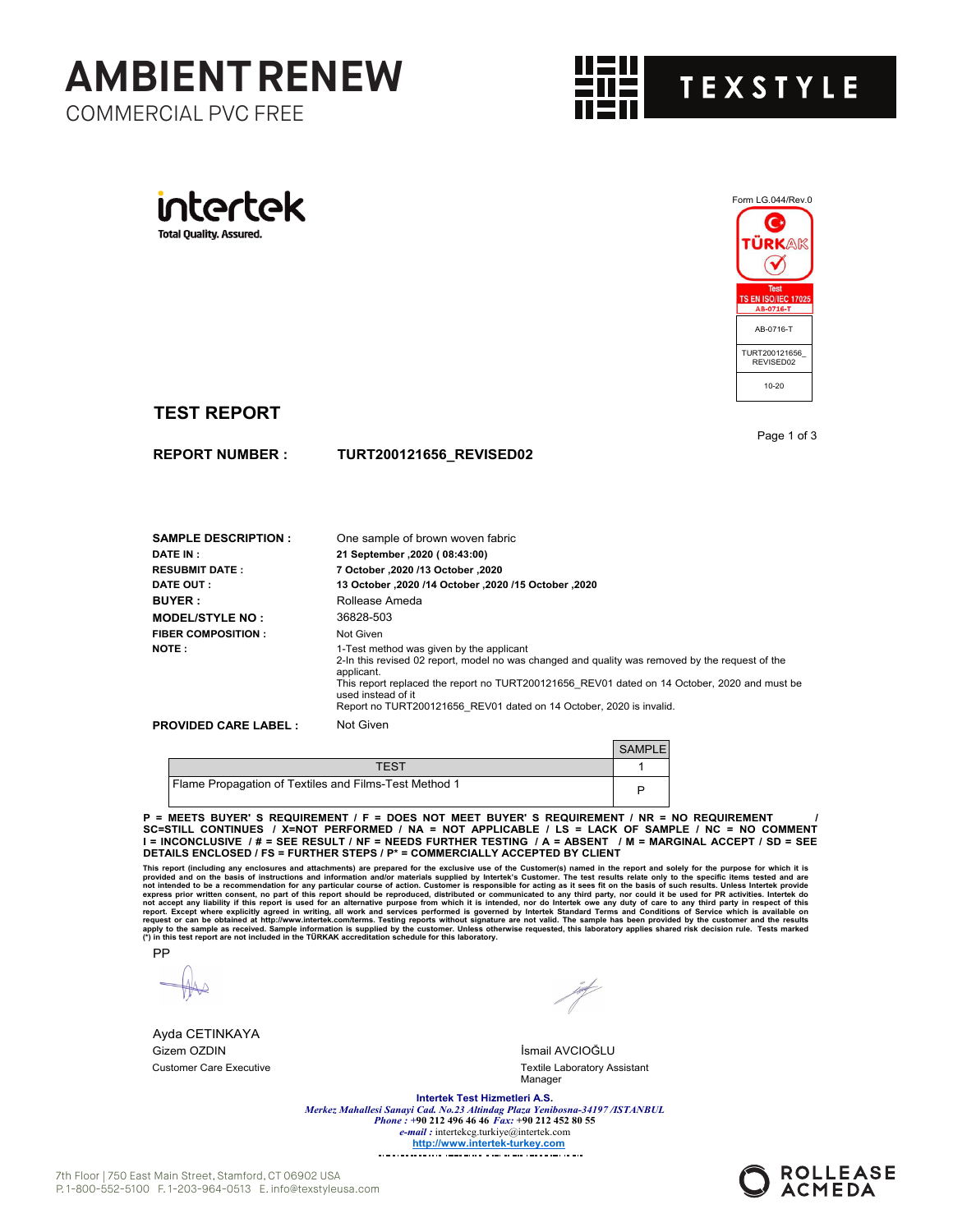# COMMERCIAL PVC FREE **AMBIENT RENEW**



Ć ÜRKA

Tes **S EN ISO/IEC 17025** 



**Total Quality. Assured.** 

R E S U L T S Page 2 of 3 REPORT :TURT200121656\_REVISED02 15 October ,2020

| Test Method | रेesults | nents |
|-------------|----------|-------|
|             |          |       |

### **Flame Propagation of Textiles and Films-Test Method 1**

NFPA 701:2019

#### **Test Specification**

Test Method: NFPA 701: 2010 Method 1 Criterion of ignition: 100 mm±10 mm high, metane gas flame applied 45 seconds Sample Size: 150±5 mm x 400±5 mm Side Tested: Face

#### **Pre-treatment / Durability procedure**

None (Because of the customer claimed that the sample has non durable finish)

# **Condition:** Prior to testing:

Conditioned for 30 minutes in an oven having a temperature 105±3 °C (220±5 °F)

| Time of       | <b>Afterflame time</b> | <b>Weight before</b> | Weight after | % Weight Loss | <b>Observations</b> |
|---------------|------------------------|----------------------|--------------|---------------|---------------------|
| burning       | of the                 | exposure (g)         | exposure (g) |               | on material         |
| material that | specimen (s)           |                      |              |               |                     |
| falls to the  |                        |                      |              |               |                     |
| bottom of the |                        |                      |              |               |                     |
| test chamber  |                        |                      |              |               |                     |
| <u>(s)</u>    |                        |                      |              |               |                     |

| Specimen 1                       | 0 | 0 | 20.47 | 20.40 | 0.3%  |  |
|----------------------------------|---|---|-------|-------|-------|--|
| Specimen 2                       | υ | 0 | 21.02 | 19.7  | 6.3%  |  |
| Specimen 3                       |   |   | 21.34 | 20.85 | 2.3%  |  |
| Specimen 4                       |   | O | 20.76 | 20.67 | 0.4%  |  |
| Specimen 5                       |   | O | 21.05 | 21.02 | 0.1%  |  |
| Specimen 6                       |   |   | 20.98 | 20.89 | 0.4%  |  |
| Specimen 7                       |   | O | 20.92 | 20.89 | 0.1%  |  |
| Specimen 8                       | υ | 0 | 20.98 | 20.8  | 0.9%  |  |
| Specimen 9                       |   | ი | 21.01 | 20.99 | 0.1%  |  |
| Specimen 10                      |   | U | 20.87 | 20.78 | 0.4%  |  |
| Average                          | υ | 0 | 20.94 | 20.70 | 1.15% |  |
| <b>Standard Deviation</b><br>(S) |   |   |       |       | 1.92% |  |
| Average+3S                       |   |   |       |       | 6.9%  |  |

**Intertek Test Hizmetleri A.S.** *Merkez Mahallesi Sanayi Cad. No.23 Altindag Plaza Yenibosna-34197 /ISTANBUL Phone : +***90 212 496 46 46** *Fax:* **+90 212 452 80 55** *e-mail :* intertekcg.turkiye@intertek.com **http://www.intertek-turkey.com**